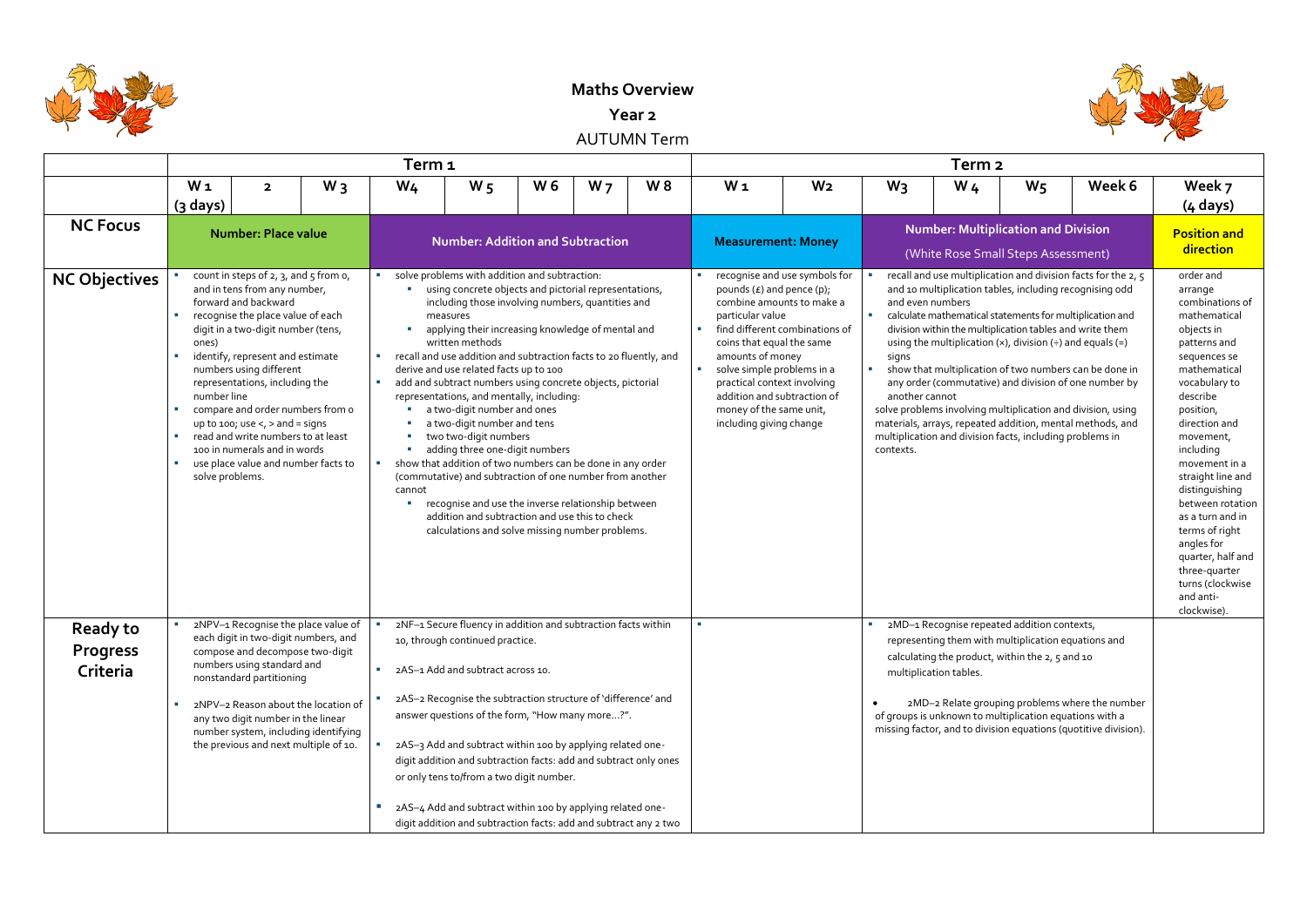|                                                                                |                                                                                                                                                                                                                                                                                                                                                                                | digit numbers.                                                                                                                                                                                                                                                                                                                                                                                                                                                                                                                                                                                                                                                                                                                       |                                                                                                                                                                                                                                                                       |                                                                                                                                                                                                                                                                                                                                                                        |                                                                                                                         |
|--------------------------------------------------------------------------------|--------------------------------------------------------------------------------------------------------------------------------------------------------------------------------------------------------------------------------------------------------------------------------------------------------------------------------------------------------------------------------|--------------------------------------------------------------------------------------------------------------------------------------------------------------------------------------------------------------------------------------------------------------------------------------------------------------------------------------------------------------------------------------------------------------------------------------------------------------------------------------------------------------------------------------------------------------------------------------------------------------------------------------------------------------------------------------------------------------------------------------|-----------------------------------------------------------------------------------------------------------------------------------------------------------------------------------------------------------------------------------------------------------------------|------------------------------------------------------------------------------------------------------------------------------------------------------------------------------------------------------------------------------------------------------------------------------------------------------------------------------------------------------------------------|-------------------------------------------------------------------------------------------------------------------------|
| <b>White Rose</b><br><b>Small Steps</b>                                        | Count objects to 100 and read<br>and write numbers in numerals<br>and words<br>Represent numbers to 100 Tens<br>and ones with a part whole<br>model<br>Tens and ones using addition<br>$\bullet$<br>Use a place value chart<br>$\bullet$<br>Compare objects<br>Compare numbers<br>$\bullet$<br>Order objects and numbers<br>Count in 2s, 5s and 10s Count in<br>3 <sup>S</sup> | Fact families - Addition and subtraction bonds to 20 Check<br>calculations<br>Compare number sentences Related facts Bonds to 100<br>(tens)<br>Add and subtract 1s 10 more and 10 less<br>Add and subtract 10s<br>Add a 2-digit and 1-digit number - crossing ten<br>Subtract a 1-digit number from a 2-digit number-<br>crossing ten<br>Add two 2-digit numbers - not crossing ten - add ones<br>and add tens<br>Add two 2-digit numbers - crossing ten - add ones and<br>add tens<br>Subtract a 2-digit number from a 2-digit number - not<br>crossing ten<br>Subtract a 2-digit number from a 2-digit number - crossing<br>ten - subtract ones and tens<br>Bonds to 100 (tens and ones)<br>Add three 1-digit numbers<br>$\bullet$ | Count money - pence<br>$\bullet$<br>Count money - pounds<br>(notes and coins)<br>Count money - notes and<br>$\bullet$<br>coins<br>Select money<br>Make the same amount<br>Compare money<br>Find the total<br>Find the difference<br>Find change Two -step<br>problems | Recognise equal groups<br>Make equal groups<br>Add equal groups<br>Multiplication sentences using the x symbol<br>Multiplication sentences from pictures<br>Use arrays 2 times -table 5 times -table 10 times -<br>table<br>$\bullet$ Make equal groups - sharing<br>Make equal groups - grouping<br>Divide by 2<br>• Odd & even numbers<br>• Divide by 5 Divide by 10 | • Describing<br>movement<br>Describing turns<br>• Describing<br>movement and<br>turns<br>Making patterns<br>with shapes |
| Year 1 Revisit<br>(potential gaps in<br>learning from<br>previous year)        | Write numbers to 20 in numerals<br>$\bullet$<br>and words                                                                                                                                                                                                                                                                                                                      | Comparing addition and subtraction statements $a + b > c +$<br>Subtraction: Finding a part, breaking apart<br>Subtraction: Finding the difference<br>Subtraction - Crossing 10 - particularly children wanting to<br>use reduction rather than partitioning of difference e.g.<br>counting back to solve 20-17 =<br><b>Compare Number Sentences</b>                                                                                                                                                                                                                                                                                                                                                                                  | $\bullet$                                                                                                                                                                                                                                                             | $\bullet$ Count in $55$<br>Make arrays<br>Relationship between sharing and<br>division equations                                                                                                                                                                                                                                                                       | $\bullet$                                                                                                               |
| Consolidation<br>Required<br>(based on current<br>End of Block<br>Assessments) | $\bullet$                                                                                                                                                                                                                                                                                                                                                                      | $\bullet$                                                                                                                                                                                                                                                                                                                                                                                                                                                                                                                                                                                                                                                                                                                            | $\bullet$                                                                                                                                                                                                                                                             | $\bullet$                                                                                                                                                                                                                                                                                                                                                              | $\bullet$                                                                                                               |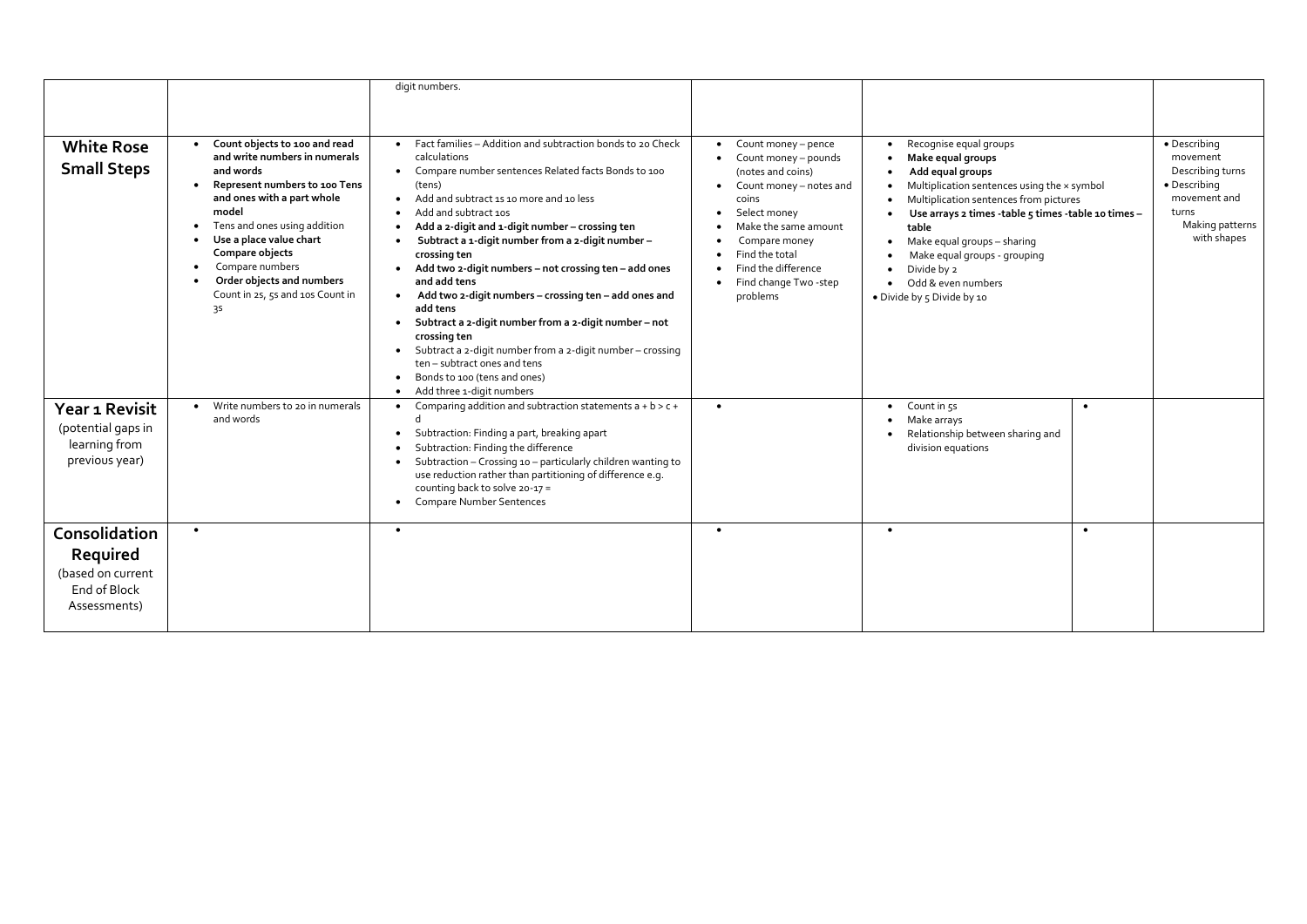

## **Maths Overview**

**Year 2**

SPRING Term

|                                                |                                                                                                                                                                                                                                                                                            |                |                                                            | Term 3                                                                                                                                                                                                                                                                                                                                                                                           |                               |                                                                                                                                                                                                                                                                                                    |                | Term <sub>4</sub>        |                                                                                                                                                                                                                                           |                                 |                                                                                                                                                                                                                                                                                                                                                       |                                                                    |          | W <sub>6</sub><br>W <sub>4</sub><br>W <sub>5</sub><br><b>Number: Fractions</b><br><b>•</b> recognise, find, name and write fractions $\frac{1}{3}$ , $\frac{1}{4}$ ,<br>$\frac{2}{4}$ and $\frac{3}{4}$ of a length, shape, set of objects or<br>write simple fractions for example, $\frac{1}{2}$ of 6 = 3 and<br>recognise the equivalence of $\frac{2}{4}$ and $\frac{1}{2}$ . |  |  |                     |
|------------------------------------------------|--------------------------------------------------------------------------------------------------------------------------------------------------------------------------------------------------------------------------------------------------------------------------------------------|----------------|------------------------------------------------------------|--------------------------------------------------------------------------------------------------------------------------------------------------------------------------------------------------------------------------------------------------------------------------------------------------------------------------------------------------------------------------------------------------|-------------------------------|----------------------------------------------------------------------------------------------------------------------------------------------------------------------------------------------------------------------------------------------------------------------------------------------------|----------------|--------------------------|-------------------------------------------------------------------------------------------------------------------------------------------------------------------------------------------------------------------------------------------|---------------------------------|-------------------------------------------------------------------------------------------------------------------------------------------------------------------------------------------------------------------------------------------------------------------------------------------------------------------------------------------------------|--------------------------------------------------------------------|----------|-----------------------------------------------------------------------------------------------------------------------------------------------------------------------------------------------------------------------------------------------------------------------------------------------------------------------------------------------------------------------------------|--|--|---------------------|
|                                                | $W_1$                                                                                                                                                                                                                                                                                      | W <sub>2</sub> | $W_3$                                                      | $W_4$                                                                                                                                                                                                                                                                                                                                                                                            | $W_5$                         | W <sub>6</sub>                                                                                                                                                                                                                                                                                     | W <sub>7</sub> |                          | W <sub>1</sub>                                                                                                                                                                                                                            | W <sub>2</sub>                  | $W_3$                                                                                                                                                                                                                                                                                                                                                 |                                                                    |          |                                                                                                                                                                                                                                                                                                                                                                                   |  |  | W<br>$\overline{7}$ |
| <b>NC Focus</b>                                | <b>Measurement:</b><br>length and<br>height                                                                                                                                                                                                                                                |                | <b>Shape</b>                                               | <b>Geometry: Properties of</b>                                                                                                                                                                                                                                                                                                                                                                   |                               | <b>Statistics</b><br>(White Rose Small<br><b>Steps Assessment)</b>                                                                                                                                                                                                                                 |                |                          | <b>Measurement: Time</b>                                                                                                                                                                                                                  |                                 | <b>Number: Place</b><br>value<br>consolidation                                                                                                                                                                                                                                                                                                        |                                                                    |          |                                                                                                                                                                                                                                                                                                                                                                                   |  |  |                     |
| <b>NC Objectives</b>                           | choose and use<br>appropriate<br>standard units<br>to estimate and<br>measure<br>length/height<br>in any direction<br>(m/cm) to the<br>nearest<br>appropriate<br>unit, using<br>rulers.<br>compare and<br>order lengths,<br>and record the<br>results using $>$ ,<br>$\alpha$ and $\alpha$ |                | vertical line<br>D and 3-D shapes and<br>everyday objects. | identify and describe the<br>properties of 2-D shapes,<br>including the number of sides<br>and line symmetry in a<br>identify and describe the<br>properties of 3-D shapes,<br>including the number of<br>edges, vertices and faces<br>identify 2-D shapes on the<br>surface of 3-D shapes [for<br>example, a circle on a cylinder<br>and a triangle on a pyramid]<br>compare and sort common 2- | by quantity<br>ask and answer | interpret and construct<br>simple pictograms, tally<br>charts, block diagrams<br>and simple tables<br>ask and answer simple<br>questions by counting<br>the number of objects in<br>each category and<br>sorting the categories<br>questions about<br>totalling and comparing<br>categorical data. |                | $\mathcal{L}_{\rm{max}}$ | compare and sequence intervals<br>of time<br>tell and write the time to five<br>minutes, including quarter<br>past/to the hour and draw the<br>hands on a clock face to show<br>these times<br>know the number of minutes in<br>in a day. | an hour and the number of hours | and order<br>numbers from<br>o up to 100; use<br>$\leq$ , $>$ and = signs<br>write numbers<br>to at least 100<br>in numerals and<br>in words<br>use place value<br>and number<br>facts to solve<br>problems.                                                                                                                                          | compare<br>read and                                                | quantity |                                                                                                                                                                                                                                                                                                                                                                                   |  |  |                     |
| <b>Ready to</b><br><b>Progress</b><br>Criteria |                                                                                                                                                                                                                                                                                            |                | properties.                                                | 2G-1 Use precise language to<br>describe the properties of 2D<br>and 3D shapes, and compare<br>shapes by reasoning about<br>similarities and differences in                                                                                                                                                                                                                                      |                               |                                                                                                                                                                                                                                                                                                    |                |                          |                                                                                                                                                                                                                                           |                                 | $2NPV-1$<br>$\mathbf{u}$<br>Recognise the<br>place value of<br>digit numbers,<br>decompose two-<br>digit numbers<br>using standard<br>partitioning<br>$\mathcal{L}_{\mathcal{A}}$<br>Reason about<br>the location of<br>any twodigit<br>number in the<br>linear number<br>system,<br>including<br>identifying the<br>previous and<br>next multiple of | each digit in two-<br>and compose and<br>and nonstandard<br>2NPV-2 | ٠        |                                                                                                                                                                                                                                                                                                                                                                                   |  |  |                     |

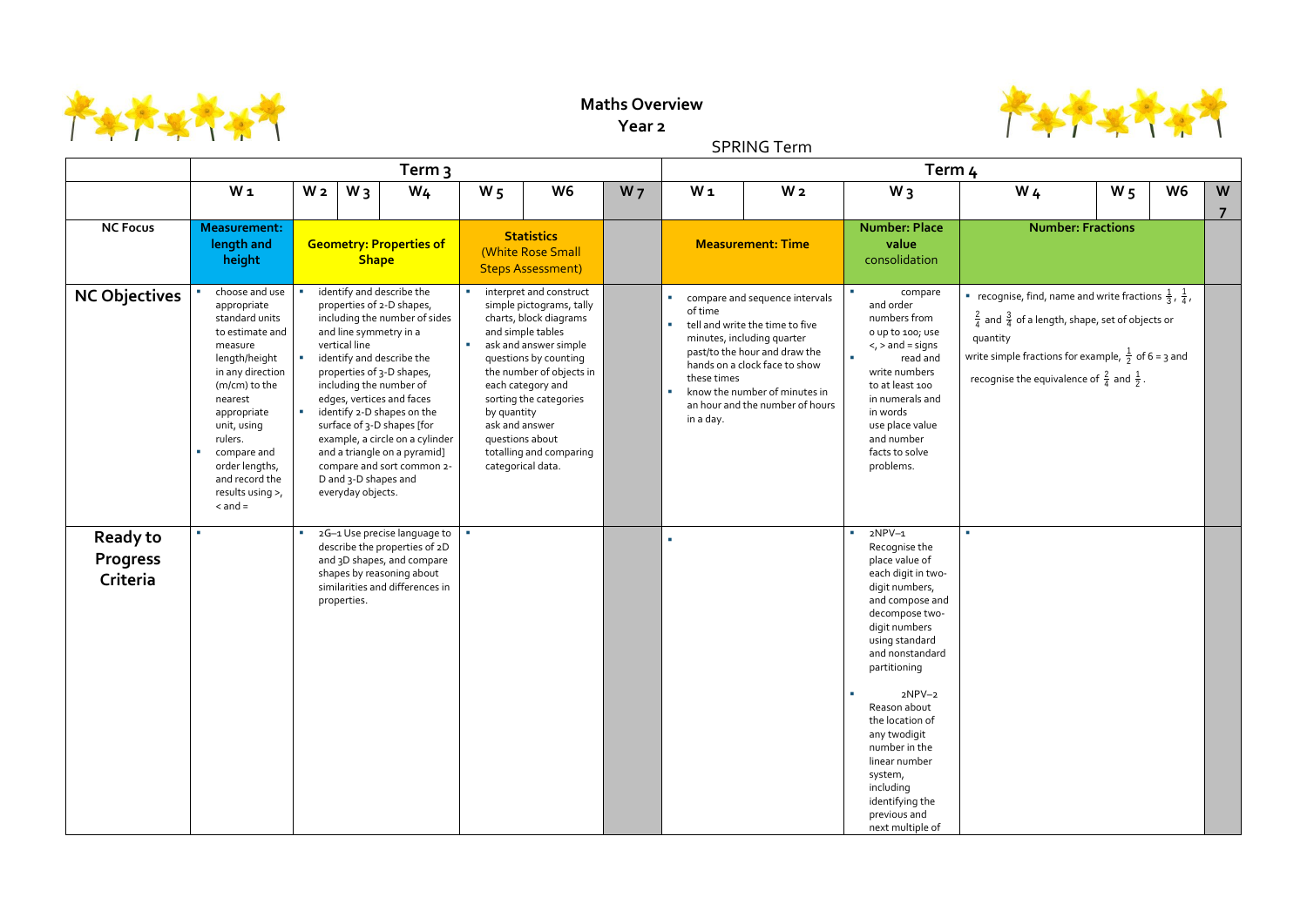|                                                                                       |                                                                                                                                  |                                                                                                                                                                                                                                                                                                                                               |                                                                                                                                                                                                      |                                                                                                                                                                                          | 10.                                                                                                                                                                                                                                                                                                                                                         |                                                                                                                                                                                                                                                                                                       |  |
|---------------------------------------------------------------------------------------|----------------------------------------------------------------------------------------------------------------------------------|-----------------------------------------------------------------------------------------------------------------------------------------------------------------------------------------------------------------------------------------------------------------------------------------------------------------------------------------------|------------------------------------------------------------------------------------------------------------------------------------------------------------------------------------------------------|------------------------------------------------------------------------------------------------------------------------------------------------------------------------------------------|-------------------------------------------------------------------------------------------------------------------------------------------------------------------------------------------------------------------------------------------------------------------------------------------------------------------------------------------------------------|-------------------------------------------------------------------------------------------------------------------------------------------------------------------------------------------------------------------------------------------------------------------------------------------------------|--|
| <b>White Rose</b><br><b>Small Steps</b>                                               | • Measure length<br>(cm)<br>• Measure length<br>(m)<br>• Compare lengths<br>• Order lengths<br>• Four operations<br>with lengths | • Recognise 2D and 3D shapes<br>• Count sides on 2D shapes<br>• Count vertices on 2D shapes<br>· Draw 2D shapes Lines of<br>symmetry<br>• Sort 2D shapes<br>• Make patterns with 2D shapes<br>• Count faces on 3D shapes<br>• Count edges on 3D shapes<br>• Count vertices on 3D shapes<br>• Sort 3D shapes<br>• Make patterns with 3D shapes | • Make tally charts<br>• Draw pictograms $(1-1)$<br>$\bullet$ Interpret pictograms (1-1)<br>• Draw pictograms $(2, 5, 5)$<br>10)<br>• Interpret pictograms $(2, 5)$<br>and $10)$<br>• Block diagrams | • O'clock and half past<br>• Quarter past and quarter to<br>• Telling time to 5 minutes<br>• Minutes in an hour, hours in a day<br>• Find durations of time Compare<br>durations of time | · Count objects to<br>100 and read and<br>write numbers in<br>numerals<br>words<br>• Represent<br>numbers to 100<br>Tens and ones<br>with a part whole<br>model<br>• Tens and ones<br>using addition<br>· Use a place value<br>chart<br>Compare<br>objects<br>• Compare numbers<br>· Order objects and<br>numbers Count in<br>2s, 5s and 10s<br>Count in 35 | • Make equal parts<br>• Recognise a half<br>$\bullet$ Find a half<br>and $\bullet$ Recognise a quarter<br>$\bullet$ Find a quarter<br>• Recognise a third<br>• Find a third<br>• Unit fractions Non-unit fractions<br>• Equivalence of $12$ and $24$<br>• Find three quarters<br>• Count in fractions |  |
| Year 1 Revisit<br>(potential gaps in<br>learning from<br>previous year)               | • Measure length-<br>units-<br>standard<br>of<br>ruler<br>use<br>accuracy.                                                       | Recognise and name 3D<br>shapes                                                                                                                                                                                                                                                                                                               | $\bullet$                                                                                                                                                                                            | $\bullet$                                                                                                                                                                                | $\bullet$                                                                                                                                                                                                                                                                                                                                                   | • Find a quarter of a quantity                                                                                                                                                                                                                                                                        |  |
| <b>Consolidation</b><br>Required<br>(based on current<br>End of Block<br>Assessments) |                                                                                                                                  |                                                                                                                                                                                                                                                                                                                                               | $\bullet$                                                                                                                                                                                            | $\bullet$                                                                                                                                                                                | $\bullet$                                                                                                                                                                                                                                                                                                                                                   | $\bullet$                                                                                                                                                                                                                                                                                             |  |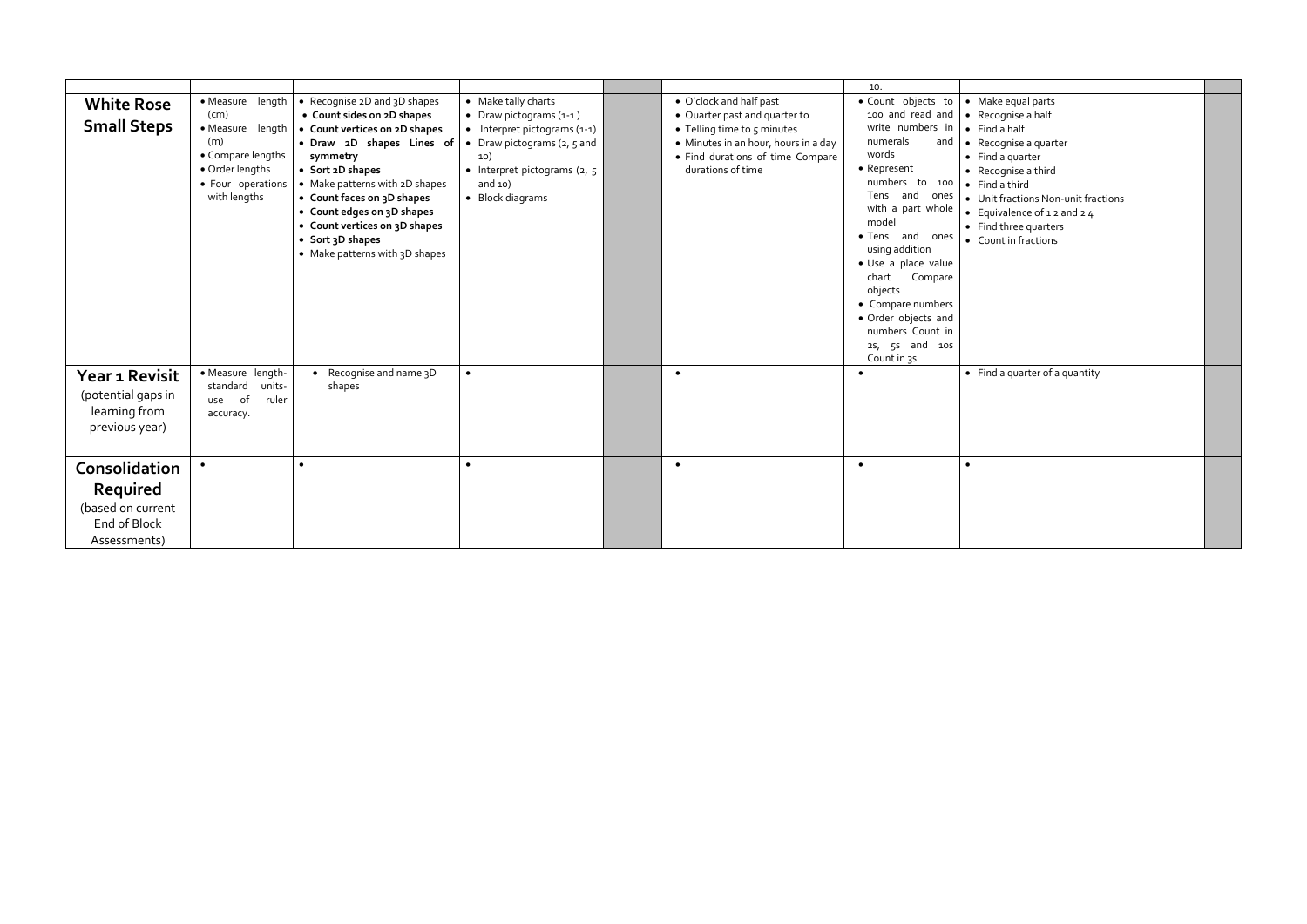

## **Maths Overview Year**  SUMMER Term

|                                |                                                                                                                                                                                                                                                                                                                                                                                                                                                                                                                                                                                                                                                                                                                                                                  | Term 5                                                                                                                                                                                                                                                                                                                   |                                                                                                                                                                                                                                                                                                                                                                                                                                                                                                                                                                                                                                                                                    |                                                                                                                                             | Term 6                                             |     |        |                                                                                                                                   |                                                                                                                                                                                                                                                        |                                                                                                                                                                                                                                                                                                                                                                                                                                                                     |                                                                                                                                                                                                               |                                                                                                                                                                                                         |                |                                           |
|--------------------------------|------------------------------------------------------------------------------------------------------------------------------------------------------------------------------------------------------------------------------------------------------------------------------------------------------------------------------------------------------------------------------------------------------------------------------------------------------------------------------------------------------------------------------------------------------------------------------------------------------------------------------------------------------------------------------------------------------------------------------------------------------------------|--------------------------------------------------------------------------------------------------------------------------------------------------------------------------------------------------------------------------------------------------------------------------------------------------------------------------|------------------------------------------------------------------------------------------------------------------------------------------------------------------------------------------------------------------------------------------------------------------------------------------------------------------------------------------------------------------------------------------------------------------------------------------------------------------------------------------------------------------------------------------------------------------------------------------------------------------------------------------------------------------------------------|---------------------------------------------------------------------------------------------------------------------------------------------|----------------------------------------------------|-----|--------|-----------------------------------------------------------------------------------------------------------------------------------|--------------------------------------------------------------------------------------------------------------------------------------------------------------------------------------------------------------------------------------------------------|---------------------------------------------------------------------------------------------------------------------------------------------------------------------------------------------------------------------------------------------------------------------------------------------------------------------------------------------------------------------------------------------------------------------------------------------------------------------|---------------------------------------------------------------------------------------------------------------------------------------------------------------------------------------------------------------|---------------------------------------------------------------------------------------------------------------------------------------------------------------------------------------------------------|----------------|-------------------------------------------|
|                                | W <sub>1</sub>                                                                                                                                                                                                                                                                                                                                                                                                                                                                                                                                                                                                                                                                                                                                                   | W <sub>2</sub>                                                                                                                                                                                                                                                                                                           | $W_3$                                                                                                                                                                                                                                                                                                                                                                                                                                                                                                                                                                                                                                                                              | $W_4$                                                                                                                                       | W <sub>5</sub>                                     | W 6 | W<br>7 | $W_1$                                                                                                                             | W <sub>2</sub>                                                                                                                                                                                                                                         | $W_3$                                                                                                                                                                                                                                                                                                                                                                                                                                                               | W <sub>4</sub>                                                                                                                                                                                                | $W_5$                                                                                                                                                                                                   | W <sub>6</sub> | W <sub>7</sub><br>$\overline{3}$<br>days) |
| <b>NC Focus</b>                | Number:<br><b>Multiplication and</b><br><b>Division</b><br>(Consolidation)                                                                                                                                                                                                                                                                                                                                                                                                                                                                                                                                                                                                                                                                                       | <b>Measurement: Mass,</b><br><b>Capacity and Temperature</b><br>(Focus on reading scales)                                                                                                                                                                                                                                | <b>Number: Addition and</b><br>Subtraction<br><b>Consolidation</b>                                                                                                                                                                                                                                                                                                                                                                                                                                                                                                                                                                                                                 |                                                                                                                                             | Consoli<br>dation<br>and<br><b>Assess</b><br>ments |     |        | <b>Measurement: Mass,</b><br><b>Capacity and Temperature</b>                                                                      |                                                                                                                                                                                                                                                        | Problem solving and<br>efficient methods                                                                                                                                                                                                                                                                                                                                                                                                                            | <b>Position and</b><br>direction                                                                                                                                                                              |                                                                                                                                                                                                         | Investigations |                                           |
| <b>NC</b><br><b>Objectives</b> | recall and use<br>multiplication and<br>division facts for the<br>$2, 5$ and 10<br>multiplication<br>tables, including<br>recognising odd and<br>even numbers<br>calculate<br>mathematical<br>statements for<br>multiplication and<br>division within the<br>multiplication tables<br>and write them<br>using the<br>multiplication (x),<br>division $(+)$ and<br>equals (=) signs<br>show that<br>multiplication of<br>two numbers can be<br>done in any order<br>(commutative) and<br>division of one<br>number by another<br>cannot<br>solve problems<br>involving<br>multiplication and<br>division, using<br>materials, arrays,<br>repeated addition,<br>mental methods,<br>and multiplication<br>and division facts,<br>including problems<br>in contexts. | choose and use appropriate<br>standard units to estimate<br>and measure mass (kg/g);<br>temperature (°C); capacity<br>(litres/ml) to the nearest<br>appropriate unit, using<br>scales, thermometers and<br>measuring vessels<br>compare and order mass,<br>volume/capacity and record<br>the results using $>$ , < and = | solve problems with addition<br>and subtraction:<br>objects and pictorial<br>representations, including those<br>involving numbers, quantities<br>and measures<br>increasing knowledge of mental<br>and written methods<br>add and subtract numbers using<br>concrete objects, pictorial<br>representations, and mentally,<br>including:<br>and ones<br>and tens<br>numbers<br>digit numbers<br>"show that addition of two<br>numbers can be done in any<br>order (commutative) and<br>subtraction of one number from<br>another cannot<br>inverse relationship between<br>addition and subtraction and<br>use this to check calculations<br>and solve missing number<br>problems. | using concrete<br>applying their<br>a two-digit number<br>a two-digit number<br>two two-digit<br>adding three one-<br>recognise and use the |                                                    |     |        | in any direction (m/cm);<br>mass (kg/g); temperature<br>using rulers, scales,<br>thermometers and<br>measuring vessels<br>$and =$ | choose and use appropriate<br>standard units to estimate<br>and measure length/height<br>(°C); capacity (litres/ml) to<br>the nearest appropriate unit,<br>compare and order lengths,<br>mass, volume/capacity and<br>record the results using $>$ , < | • use place value and<br>number facts to solve<br>problems.<br>• recognise and use the<br>inverse relationship<br>between addition and<br>subtraction and use<br>this to check<br>calculations and solve<br>missing number<br>problems.<br>• solve problems<br>involving<br>multiplication and<br>division, using<br>materials, arrays,<br>repeated addition,<br>mental methods, and<br>multiplication and<br>division facts,<br>including problems in<br>contexts. | mathematical<br>objects in<br>patterns and<br>sequences<br>vocabulary to<br>direction and<br>movement,<br>including<br>distinguishing<br>terms of right<br>half and three-<br>quarter turns<br>(clockwise and | order and arrange<br>combinations of<br>use mathematical<br>describe position,<br>movement in a<br>straight line and<br>between rotation<br>as a turn and in<br>angles for quarter,<br>anti-clockwise). |                |                                           |

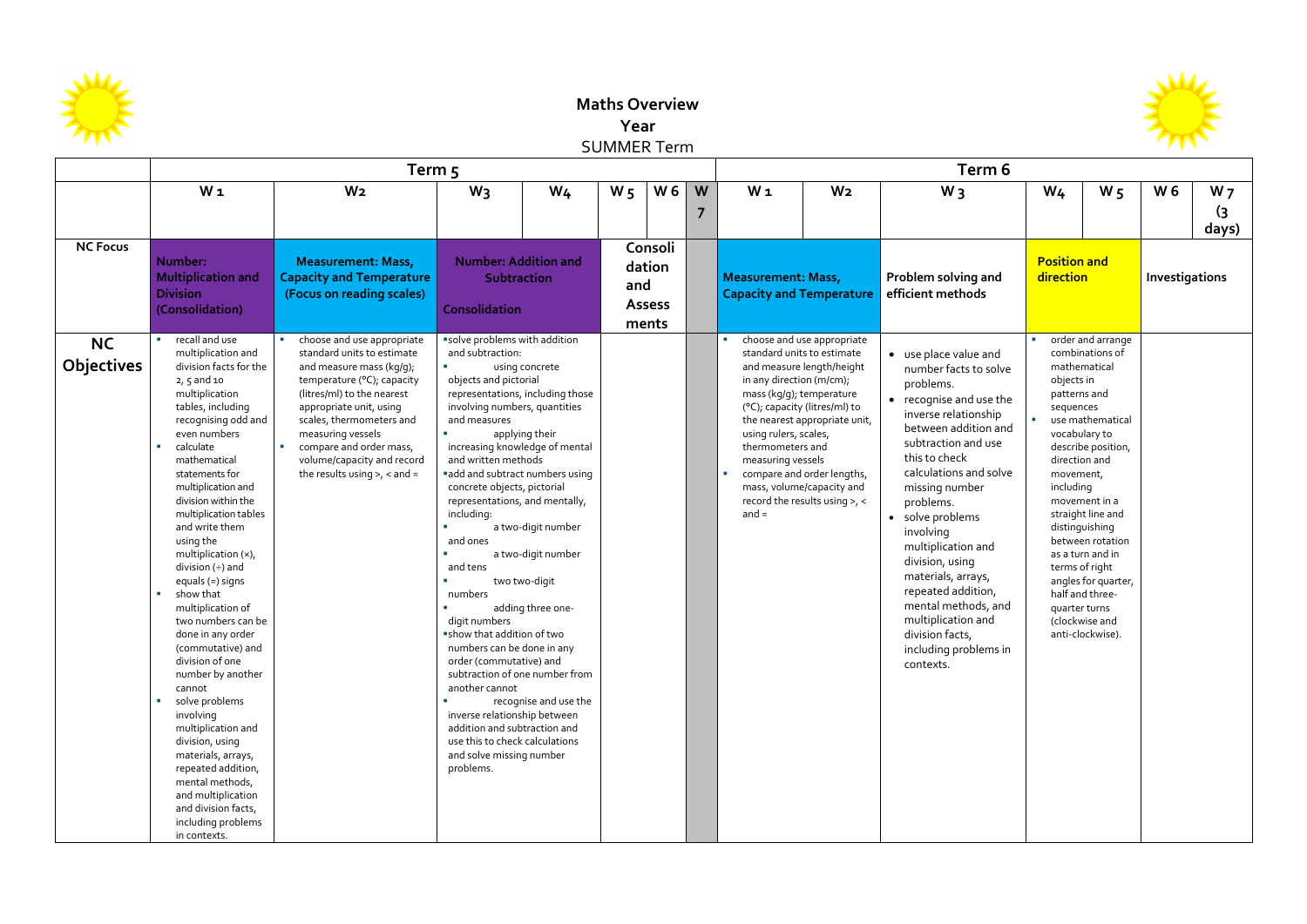| <b>Ready to</b> | 2MD-1 Recognise                                 | $\mathbf{r}$                                                  |    | 2NF-1 Secure fluency in                                    |  | п                                                             |  |
|-----------------|-------------------------------------------------|---------------------------------------------------------------|----|------------------------------------------------------------|--|---------------------------------------------------------------|--|
|                 | repeated addition                               |                                                               |    | addition and subtraction                                   |  |                                                               |  |
| <b>Progress</b> | contexts,                                       |                                                               |    | facts within 10, through                                   |  |                                                               |  |
| Criteria        | representing them                               |                                                               |    | continued practice.                                        |  |                                                               |  |
|                 | with multiplication                             |                                                               |    |                                                            |  |                                                               |  |
|                 | equations and                                   |                                                               |    | 2AS-1 Add and subtract                                     |  |                                                               |  |
|                 | calculating the                                 |                                                               |    | across 10.                                                 |  |                                                               |  |
|                 | product, within the                             |                                                               |    |                                                            |  |                                                               |  |
|                 | $2, 5$ and 10                                   |                                                               | a. | 2AS-2 Recognise the                                        |  |                                                               |  |
|                 | multiplication                                  |                                                               |    | subtraction structure of                                   |  |                                                               |  |
|                 | tables.                                         |                                                               |    | 'difference' and answer                                    |  |                                                               |  |
|                 |                                                 |                                                               |    | questions of the form, "How                                |  |                                                               |  |
|                 | 2MD-2 Relate<br>$\mathcal{L}_{\mathcal{A}}$     |                                                               |    | many more?".                                               |  |                                                               |  |
|                 | grouping problems<br>where the number           |                                                               | a. | 2AS-3 Add and subtract                                     |  |                                                               |  |
|                 | of groups is                                    |                                                               |    | within 100 by applying                                     |  |                                                               |  |
|                 | unknown to                                      |                                                               |    | related one-digit addition                                 |  |                                                               |  |
|                 | multiplication                                  |                                                               |    | and subtraction facts: add                                 |  |                                                               |  |
|                 | equations with a<br>missing factor, and         |                                                               |    | and subtract only ones or                                  |  |                                                               |  |
|                 | to division                                     |                                                               |    | only tens to/from a two digit                              |  |                                                               |  |
|                 | equations (quotitive                            |                                                               |    | number.                                                    |  |                                                               |  |
|                 | division).                                      |                                                               |    |                                                            |  |                                                               |  |
|                 |                                                 |                                                               |    | 2AS-4 Add and subtract                                     |  |                                                               |  |
|                 |                                                 |                                                               |    | within 100 by applying                                     |  |                                                               |  |
|                 |                                                 |                                                               |    | related one-digit addition<br>and subtraction facts: add   |  |                                                               |  |
|                 |                                                 |                                                               |    | and subtract any 2 two digit                               |  |                                                               |  |
|                 |                                                 |                                                               |    | numbers.                                                   |  |                                                               |  |
| White           | Recognise equal groups                          | • Compare mass                                                |    | Fact families -<br>$\bullet$                               |  | • Compare mass                                                |  |
| Rose            | $\bullet$ Make equal groups<br>Add equal groups | • Measure mass in grams                                       |    | Addition and subtraction bonds<br>to 20 Check calculations |  | • Measure mass in grams                                       |  |
|                 | <b>Multiplication sentences</b>                 | • Measure mass in kilograms<br>• Compare capacity Millilitres |    | • Compare number sentences                                 |  | • Measure mass in kilograms<br>• Compare capacity Millilitres |  |
| Small           | using the x symbol                              | Litres                                                        |    | Related facts Bonds to 100                                 |  | Litres                                                        |  |
| <b>Steps</b>    | • Multiplication sentences                      | • Temperature                                                 |    | (tens)                                                     |  | Temperature                                                   |  |
|                 | from pictures                                   |                                                               |    | · Add and subtract 1s 10 more                              |  |                                                               |  |
|                 | Use arrays 2 times -<br>table 5 times -table 10 |                                                               |    | and 10 less<br>• Add and subtract 10s                      |  |                                                               |  |
|                 | times-table                                     |                                                               |    | • Add a 2-digit and 1-digit                                |  |                                                               |  |
|                 | · Make equal groups -                           |                                                               |    | number - crossing ten                                      |  |                                                               |  |
|                 | sharing                                         |                                                               |    | · Subtract a 1-digit number                                |  |                                                               |  |
|                 | Make equal groups -                             |                                                               |    | from a 2-digit number -<br>crossing ten                    |  |                                                               |  |
|                 | grouping<br>Divide by 2                         |                                                               |    | · Add two 2-digit numbers -                                |  |                                                               |  |
|                 | Odd & even numbers                              |                                                               |    | not crossing ten - add ones                                |  |                                                               |  |
|                 | Divide by 5 Divide by 10                        |                                                               |    | and add tens                                               |  |                                                               |  |
|                 |                                                 |                                                               |    | · Add two 2-digit numbers -                                |  |                                                               |  |
|                 |                                                 |                                                               |    | crossing ten - add ones and<br>add tens                    |  |                                                               |  |
|                 |                                                 |                                                               |    | · Subtract a 2-digit number                                |  |                                                               |  |
|                 |                                                 |                                                               |    | from a 2-digit number - not                                |  |                                                               |  |
|                 |                                                 |                                                               |    | crossing ten                                               |  |                                                               |  |
|                 |                                                 |                                                               |    | · Subtract a 2-digit number                                |  |                                                               |  |
|                 |                                                 |                                                               |    | from a 2-digit number -                                    |  |                                                               |  |

| L,                |  |
|-------------------|--|
|                   |  |
|                   |  |
|                   |  |
|                   |  |
|                   |  |
|                   |  |
|                   |  |
|                   |  |
|                   |  |
|                   |  |
|                   |  |
|                   |  |
|                   |  |
|                   |  |
|                   |  |
|                   |  |
|                   |  |
|                   |  |
|                   |  |
|                   |  |
|                   |  |
|                   |  |
|                   |  |
|                   |  |
|                   |  |
|                   |  |
|                   |  |
|                   |  |
|                   |  |
|                   |  |
|                   |  |
|                   |  |
|                   |  |
|                   |  |
|                   |  |
|                   |  |
|                   |  |
|                   |  |
|                   |  |
|                   |  |
|                   |  |
|                   |  |
|                   |  |
|                   |  |
|                   |  |
|                   |  |
|                   |  |
|                   |  |
|                   |  |
|                   |  |
|                   |  |
| · Describing      |  |
|                   |  |
| movement          |  |
| Describing turns  |  |
|                   |  |
| · Describing      |  |
|                   |  |
| movement and      |  |
| turns             |  |
|                   |  |
| · Making patterns |  |
| with shapes       |  |
|                   |  |
|                   |  |
|                   |  |
|                   |  |
|                   |  |
|                   |  |
|                   |  |
|                   |  |
|                   |  |
|                   |  |
|                   |  |
|                   |  |
|                   |  |
|                   |  |
|                   |  |
|                   |  |
|                   |  |
|                   |  |
|                   |  |
|                   |  |
|                   |  |
|                   |  |
|                   |  |
|                   |  |
|                   |  |
|                   |  |
|                   |  |
|                   |  |